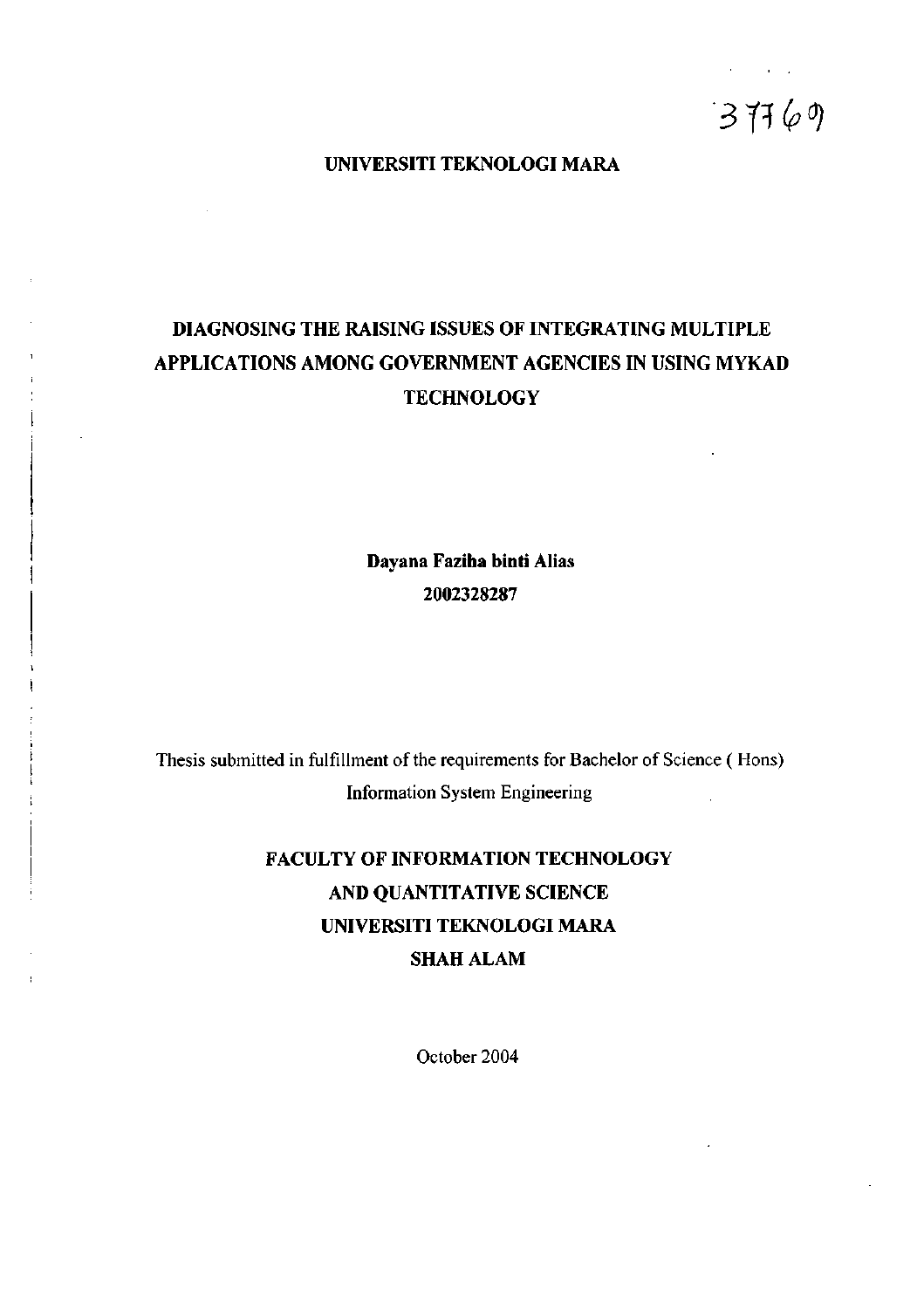## **DECLARATION**

I, Dayana Faziha Binti Alias (I/C Number: 811217-11-5108) hereby declare that this work has not previously been accepted in substance for any degree, locally or oversea, and is not being concurrently submitted for this degree or any degrees. This research paper also is the result of my independent work and investigation, except for quotes and summary that each of which their source are mentioned.

. . . . . . . . . . . . . . . . . .

Dayana Faziha Binti Alias 2002328287 October 22, 2004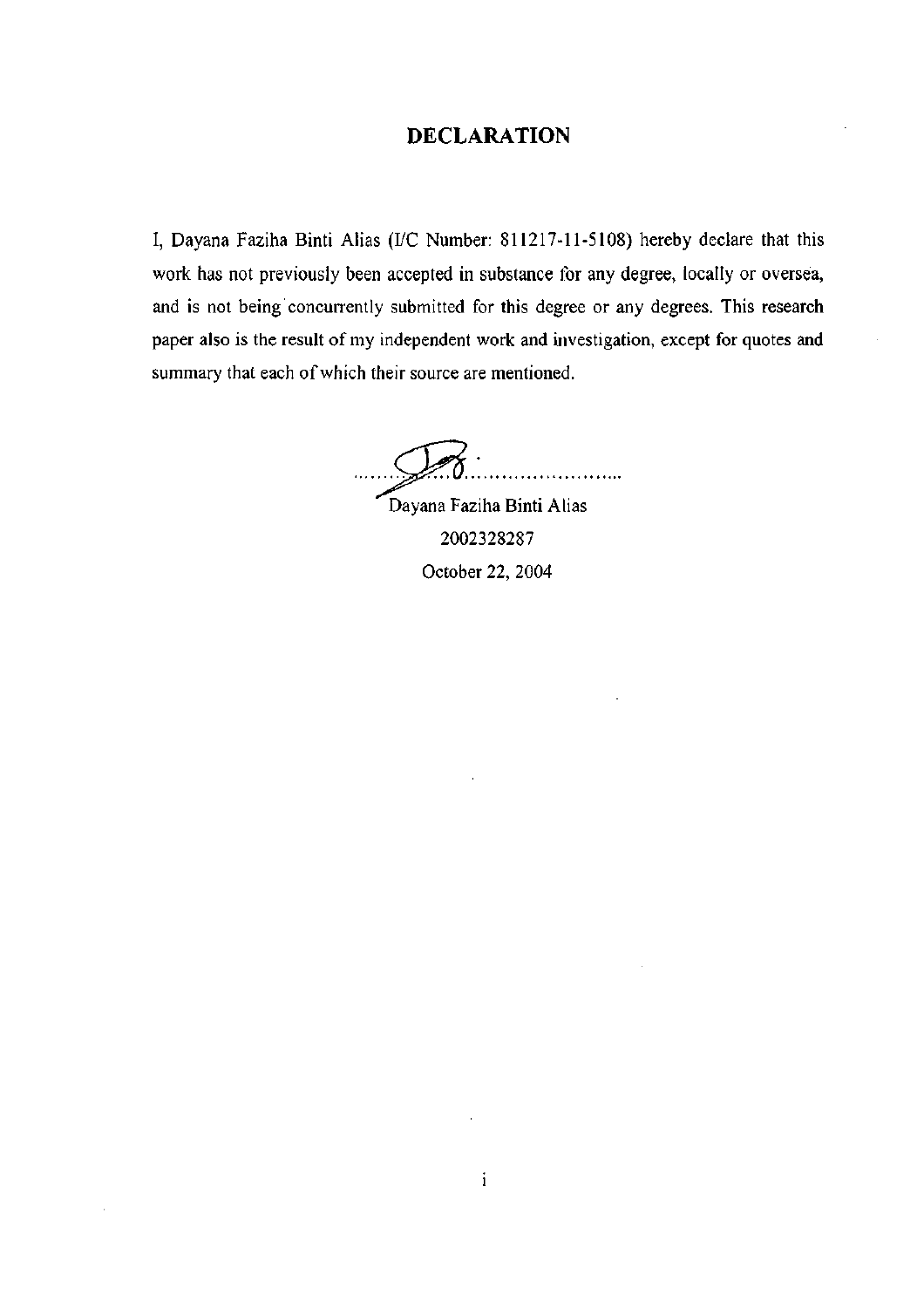#### **ACKNOWLEDGEMENT**

First and foremost, I would like to say " Alhamdulillah" to Almighty Allah S.W. T for blessing me with so many precious gifts and moments. Next, I would like to express my deepest gratitude to my beloved family Mom, Dad, Brother and Sister. Thank you for being so amazing for me and for your unconditional love, even from a distance. I want to thank to my supervisor that I worked with, Encik Shamsudin Md. Sarif for the guidance, advise and support for keeping me on the track. It was a pleasure to work with you and to learn so many new things during the completion of this research. To our coordinator, Dr. Noor Habibah Arshad, thank you so much for lending your knowledge that I gathered for two semesters. They are so priceless and useful for me, indeed. Also, for Puan Halilah Harun, I would like to say thanks for your advice and opinion about my project. Not forgotten, to all my dearest friends, classmates and especially to my housemates, thank you for believing me sometimes more than I belief in myself. Above all, to all the people who help me in this research, thank you for a million reasons, but mostly for always being honest with me, standing your ground and maintaining your integrity. So, with all the sweat, blood and tears, I dedicate this work to you.

> Dayana Faziha Alias October 2004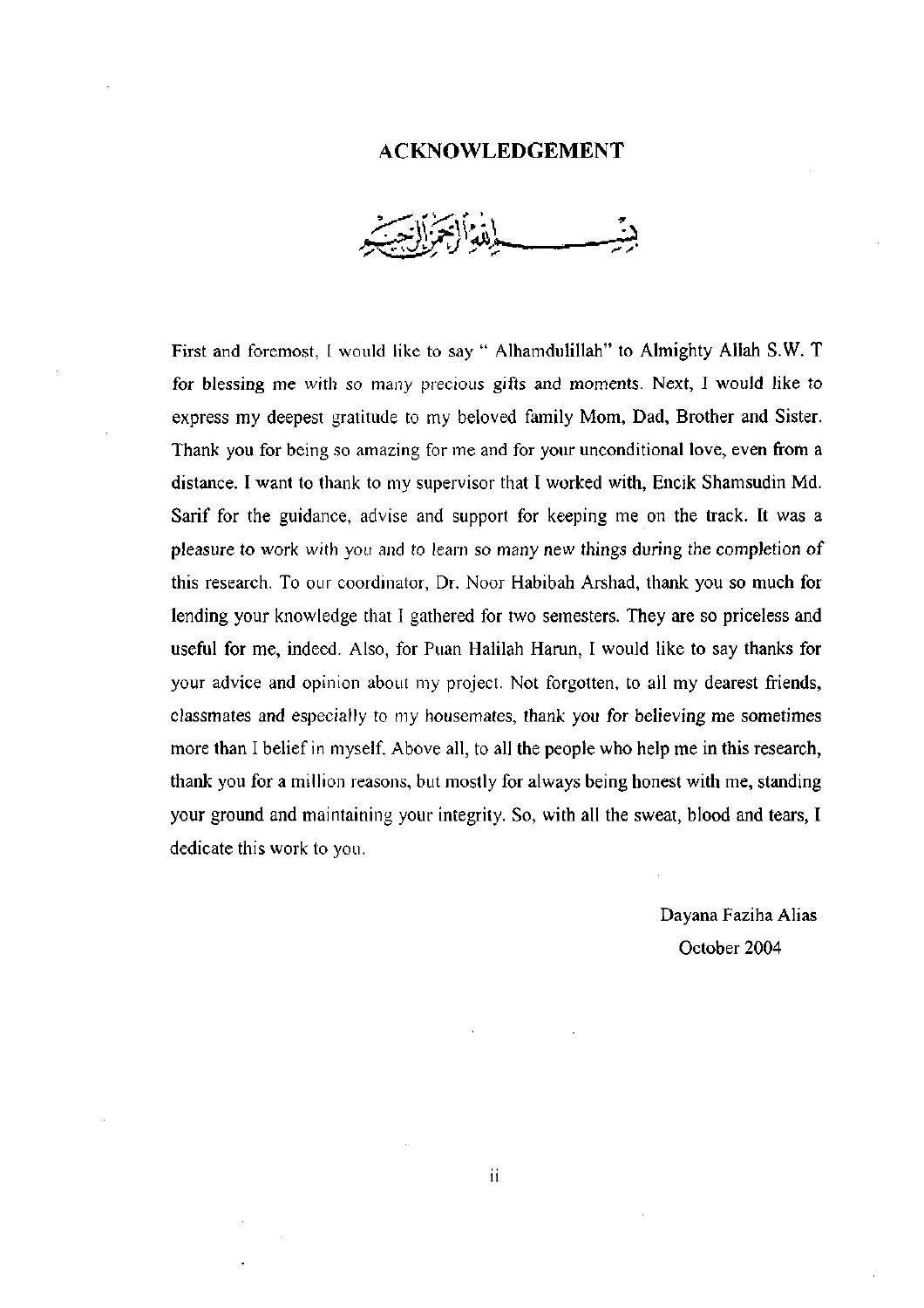| <b>CONTENTS</b>                            | <b>PAGE</b><br><b>NUMBER</b> |
|--------------------------------------------|------------------------------|
| <b>DECLARATION</b>                         | i                            |
| <b>ACKNOWLEDGEMENT</b>                     | $\overline{\mathbf{ii}}$     |
| <b>ABSTRACT</b>                            | iii                          |
| <b>TABLE OF CONTENTS</b>                   | iv                           |
| <b>LIST OF TABLES</b>                      | vii                          |
| <b>LIST OF FIGURES</b>                     | viii                         |
| <b>LIST OF ABBREVIATIONS</b>               | ix                           |
| <b>CHAPTER ONE: INTRODUCTION</b>           |                              |
| 1.1 Research Background                    | 1                            |
| 1.2 Problem Description                    | 3                            |
| 1.3 Project Scope                          | 4                            |
| 1.4 Project Objectives                     | 4                            |
| 1.5 Project Significance                   | 4                            |
| 1.6 Project Hypothesis                     | 5                            |
| 1.7 Project Limitations                    | 5                            |
| 1.7.1 Cooperation From Government Agencies | 5                            |
| 1.7.2 Lack of Respondents                  | 5                            |
| 1.7.3 Inappropriate Interview Attend       | 6                            |
| 1.8 Overview of Each Chapter               | 6                            |
| 1.9 Summary                                | 7                            |
| <b>CHAPTER TWO: LITERATURE REVIEW</b>      |                              |
| 2.1 Introduction                           | 9                            |
| 2.2 Smart Card History                     | 9                            |
| 2.3 What is a Smart Card?                  | 9                            |
| 2.4 What is MyKad?                         | 10                           |

 $\sim 10^{11}$  km s  $^{-1}$  .

l,